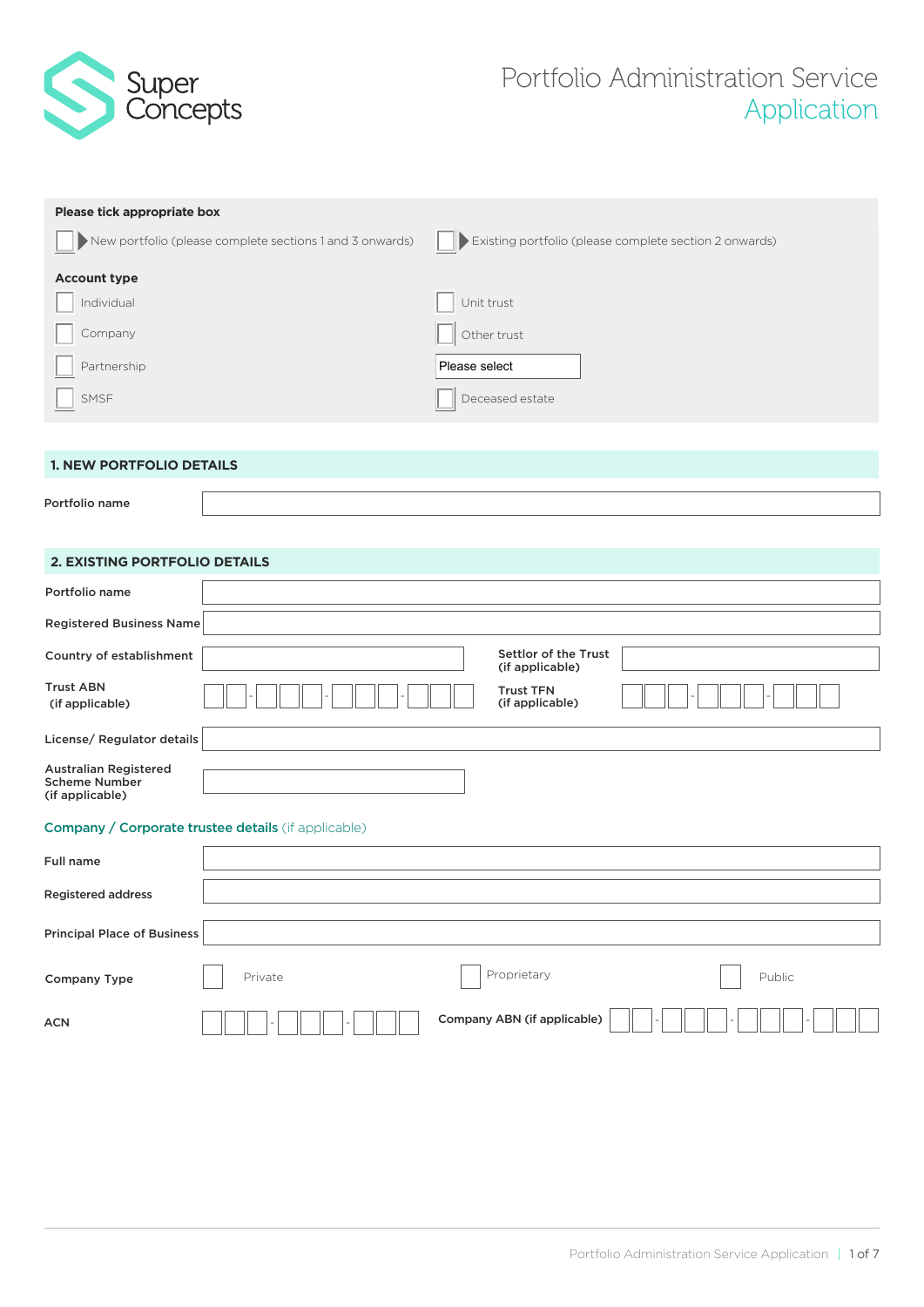#### Current administrator details

Please provide details of the portfolio's current administrator to allow us to obtain the records and information necessary to undertake the administration of your portfolio.

| Company name   |                                                |
|----------------|------------------------------------------------|
| Contact name   |                                                |
| Postal address |                                                |
|                | Please select<br>Suburb<br>State  <br>Postcode |
| Phone          | Mobile<br>Fax                                  |
| Email          |                                                |

# Current broker details

 $\overline{\phantom{a}}$ 

| Please indicate if your listed shares are: |        |                                          |        | Issuer sponsored (please provide copies of all holding statements) OR |          |
|--------------------------------------------|--------|------------------------------------------|--------|-----------------------------------------------------------------------|----------|
|                                            |        | Broker sponsored (please complete below) |        |                                                                       |          |
| <b>Holder identification</b><br>number     |        |                                          |        |                                                                       |          |
| Company name                               |        |                                          |        |                                                                       |          |
| Contact name                               |        |                                          |        |                                                                       |          |
| <b>Postal address</b>                      |        |                                          |        |                                                                       |          |
|                                            | Suburb |                                          | State  | Please select                                                         | Postcode |
| Phone                                      |        |                                          | Mobile |                                                                       |          |

### **3. INVESTOR DETAILS**

Please complete the Investor Details section using the full legal name of the individuals. These details must match their identification documents.

#### **INDIVIDUAL 1 (PRIMARY CONTACT)**

| Title                                              | Please select      | Gender<br>Female<br>$\parallel$ Male                           |
|----------------------------------------------------|--------------------|----------------------------------------------------------------|
| Surname                                            |                    |                                                                |
| Given name                                         |                    |                                                                |
| Middle name                                        |                    |                                                                |
| Date of birth                                      |                    | <b>Tax File Number</b>                                         |
| Occupation                                         |                    |                                                                |
| <b>Residential address</b>                         |                    |                                                                |
| Postal address                                     |                    |                                                                |
| Phone                                              |                    | Email                                                          |
| Place of birth                                     | City               | Please select<br>State<br>Country                              |
| Capacity                                           | Individual Trustee | Director of Corporate Trustee<br>Authorised Person<br>Investor |
| If the portfolio has a<br><b>Corporate Trustee</b> | Chairperson        | Secretary                                                      |

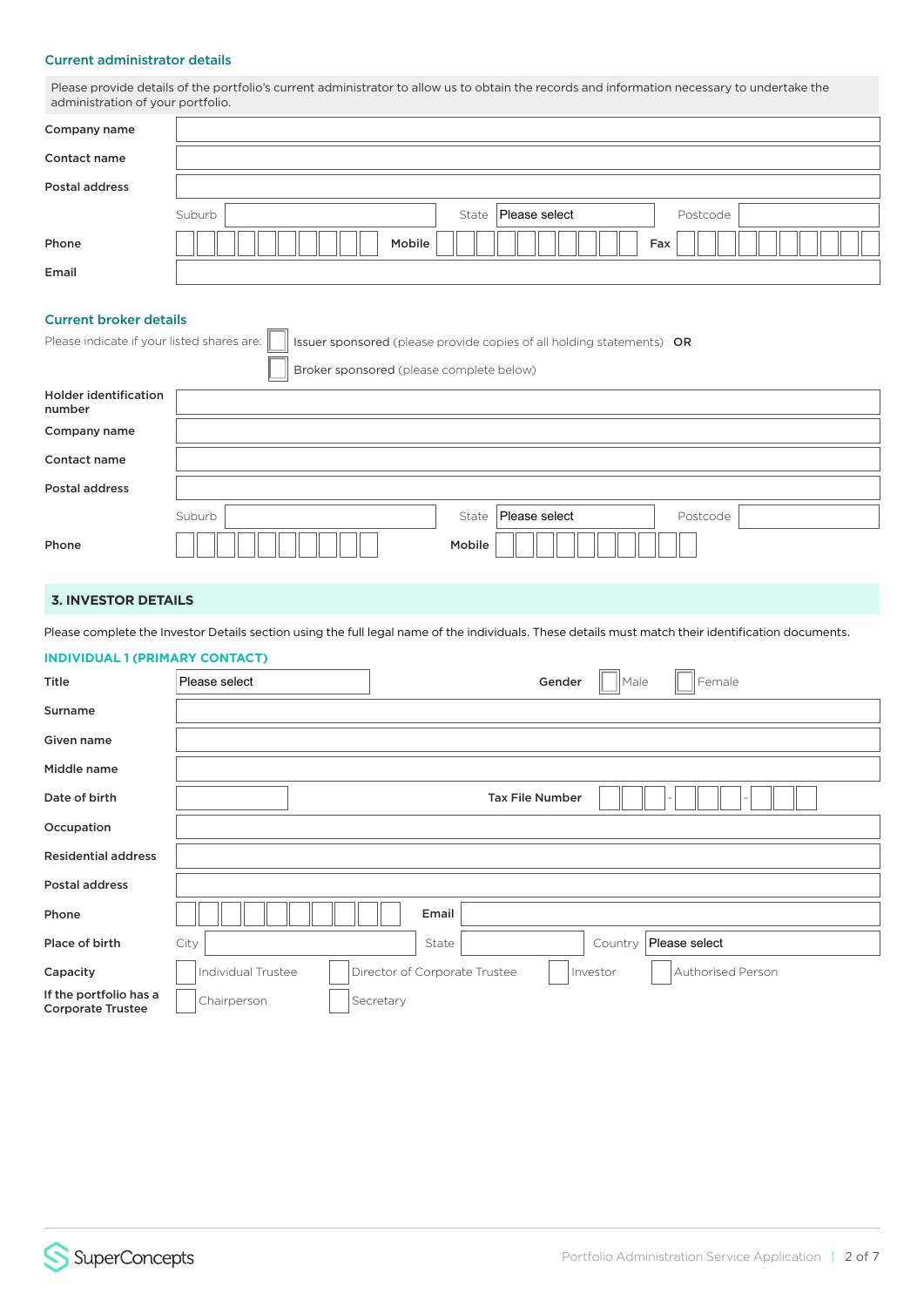# **INDIVIDUAL 2**

| <b>INDIVIDUAL Z</b>                                |                                                                                      |
|----------------------------------------------------|--------------------------------------------------------------------------------------|
| Title                                              | Male<br>Female<br>Please select<br>Gender                                            |
| Surname                                            |                                                                                      |
| Given name                                         |                                                                                      |
| Middle name                                        |                                                                                      |
| Date of birth                                      | <b>Tax File Number</b>                                                               |
| Occupation                                         |                                                                                      |
| <b>Residential address</b>                         |                                                                                      |
| Postal address                                     |                                                                                      |
| Phone                                              | Email                                                                                |
| Place of birth                                     | Please select<br>City<br>State<br>Country                                            |
| Capacity                                           | Director of Corporate Trustee<br>Individual Trustee<br>Authorised Person<br>Investor |
| If the portfolio has a<br><b>Corporate Trustee</b> | Chairperson<br>Secretary                                                             |
|                                                    |                                                                                      |
| <b>INDIVIDUAL 3</b>                                |                                                                                      |
| Title                                              | Female<br>Please select<br>Male<br>Gender                                            |
| Surname                                            |                                                                                      |
| Given name                                         |                                                                                      |
| Middle name                                        |                                                                                      |
| Date of birth                                      | <b>Tax File Number</b>                                                               |
| Occupation                                         |                                                                                      |
| <b>Residential address</b>                         |                                                                                      |
| <b>Postal address</b>                              |                                                                                      |
| Phone                                              | Email                                                                                |
| Place of birth                                     | Please select<br>City<br>State<br>Country                                            |
| Capacity                                           | Individual Trustee<br>Director of Corporate Trustee<br>Investor<br>Authorised Person |

If the portfolio has a<br>
Corporate Trustee Corporate Chairperson **Corporate Trustee**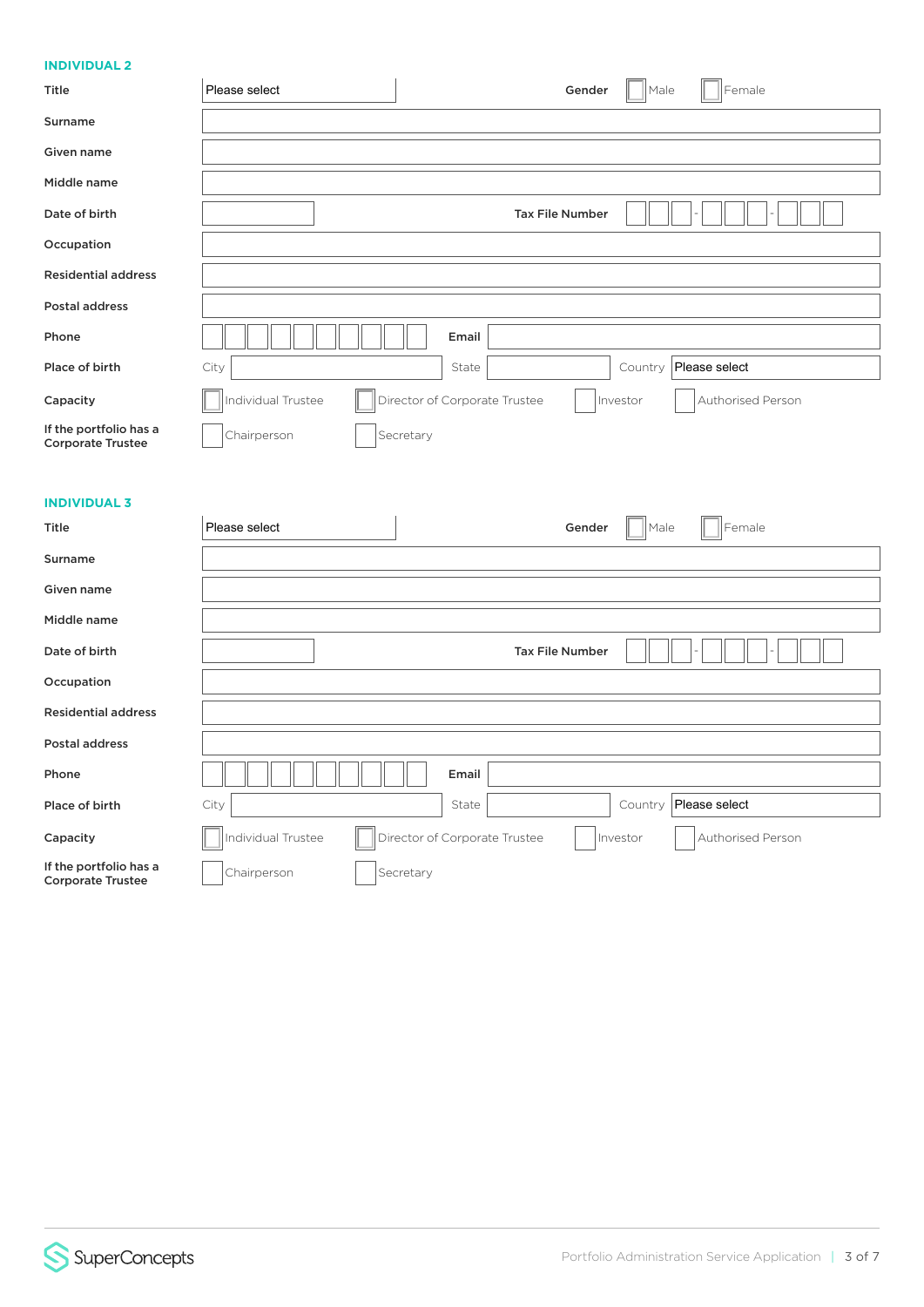#### **INDIVIDUAL 4**

| Title                                              | Please select      | Gender                        | Female<br>Male                |
|----------------------------------------------------|--------------------|-------------------------------|-------------------------------|
| Surname                                            |                    |                               |                               |
| Given name                                         |                    |                               |                               |
| Middle name                                        |                    |                               |                               |
| Date of birth                                      |                    | <b>Tax File Number</b>        |                               |
| Occupation                                         |                    |                               |                               |
| <b>Residential address</b>                         |                    |                               |                               |
| Postal address                                     |                    |                               |                               |
| Phone                                              |                    | Email                         |                               |
| Place of birth                                     | City               | State                         | Please select<br>Country      |
| Capacity                                           | Individual Trustee | Director of Corporate Trustee | Authorised Person<br>Investor |
| If the portfolio has a<br><b>Corporate Trustee</b> | Chairperson        | Secretary                     |                               |
|                                                    |                    |                               |                               |

How many authorised persons are required to sign instructions on behalf of the portfolio? Please select

# Additional authorised contacts

In addition to the authorised contacts specified above, your nominated adviser listed in section 5 is authorised to issue instructions to us on behalf of the portfolio.

# **4. BENEFICIARY DETAILS (APPLICABLE TO ANY DISCRETIONARY TRUST TYPES OLNY)**

| Full name                                      |                                                                                                                                                  |
|------------------------------------------------|--------------------------------------------------------------------------------------------------------------------------------------------------|
| <b>Class of beneficiary</b><br>(if applicable) |                                                                                                                                                  |
|                                                |                                                                                                                                                  |
| <b>5. ADMINISTRATION AND REPORTING</b>         |                                                                                                                                                  |
|                                                | Please s<br>Please specify the first financial year for which SuperConcepts is required to prepare a Delated Income Tax Estimate Report: 30 June |
|                                                | Accountant (List details below)<br>Please indicate where annual tax reports should be sent:<br>Adviser<br>Investor                               |
| <b>Taxation management</b>                     |                                                                                                                                                  |
|                                                | Unless otherwise specified below we will calculate a realised gain so as to minimise the capital gains.                                          |
|                                                | LIFO (Last in first out)<br>If you would like to use an alternative method, please indicate:<br>FIFO (First in first out)                        |
| Accountant                                     |                                                                                                                                                  |
| Company/Firm name                              |                                                                                                                                                  |
| Contact                                        |                                                                                                                                                  |
| Postal address                                 |                                                                                                                                                  |
|                                                | Suburb<br>Please select<br>State<br>Postcode                                                                                                     |
| Phone                                          | Mobile<br>Fax                                                                                                                                    |
| Email                                          |                                                                                                                                                  |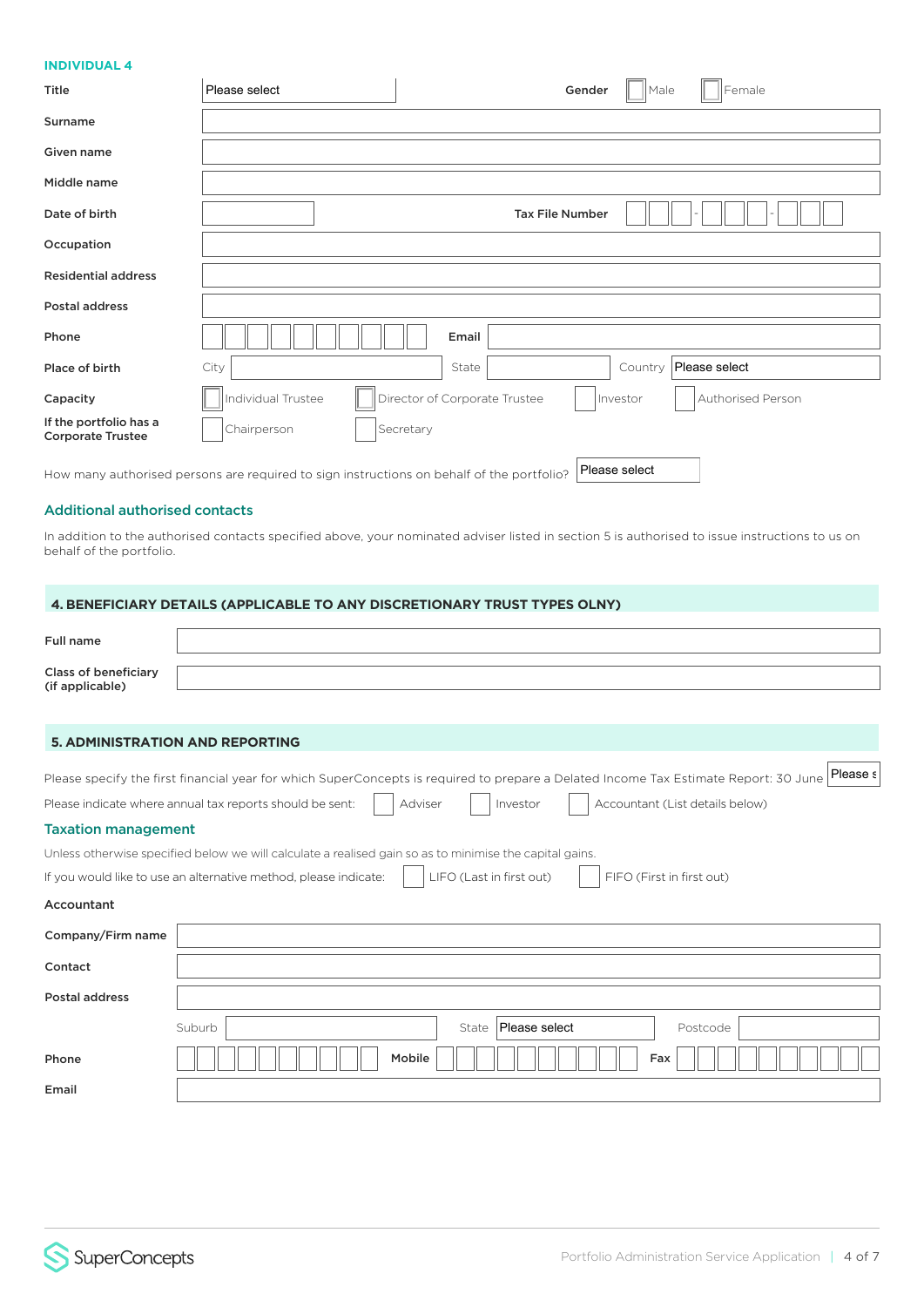# Cash account

As part of our administration arrangement, you will need to use either a Macquarie Cash Management Account or an AMP SuperEdge Cash Account. Accounts established through our service will automatically include a data feed to our platform.

Accordingly, if an existing portfolio is currently not using one of these accounts, it will be necessary to change the portfolio cash account. To facilitate this change, we will prepare an application together with a bank closure letter for your signing to close the existing account arrangements and open the new account.

I/We request you to arrange for the opening of a cash account as follows:

Macquarie Cash Management Account

AMP SuperEdge Cash Account

If your portfolio has an existing cash account with Macquarie or AMP, please provide us with the details below:

| Bank name    |                                                                  |                            |                            |
|--------------|------------------------------------------------------------------|----------------------------|----------------------------|
| Account name |                                                                  |                            |                            |
| <b>BSB</b>   |                                                                  | Account number             |                            |
|              | Please confirm your operating instructions for the cash account: | Any one of the individuals | Any two of the individuals |

Under SuperConcepts' daily administration service SuperConcepts authorised officers will act as an authority on the portfolio cash account.

| <b>6. ADVISER DETAILS</b> |                                             |  |
|---------------------------|---------------------------------------------|--|
| Surname                   |                                             |  |
| Given name                |                                             |  |
| AFSL number               | Licensee name                               |  |
| Postal address            |                                             |  |
|                           | State   Please select<br>Suburb<br>Postcode |  |
| Phone                     | Mobile<br>Fax                               |  |
| Email                     |                                             |  |
|                           |                                             |  |
| Adviser's signature       | $\times$<br>Date                            |  |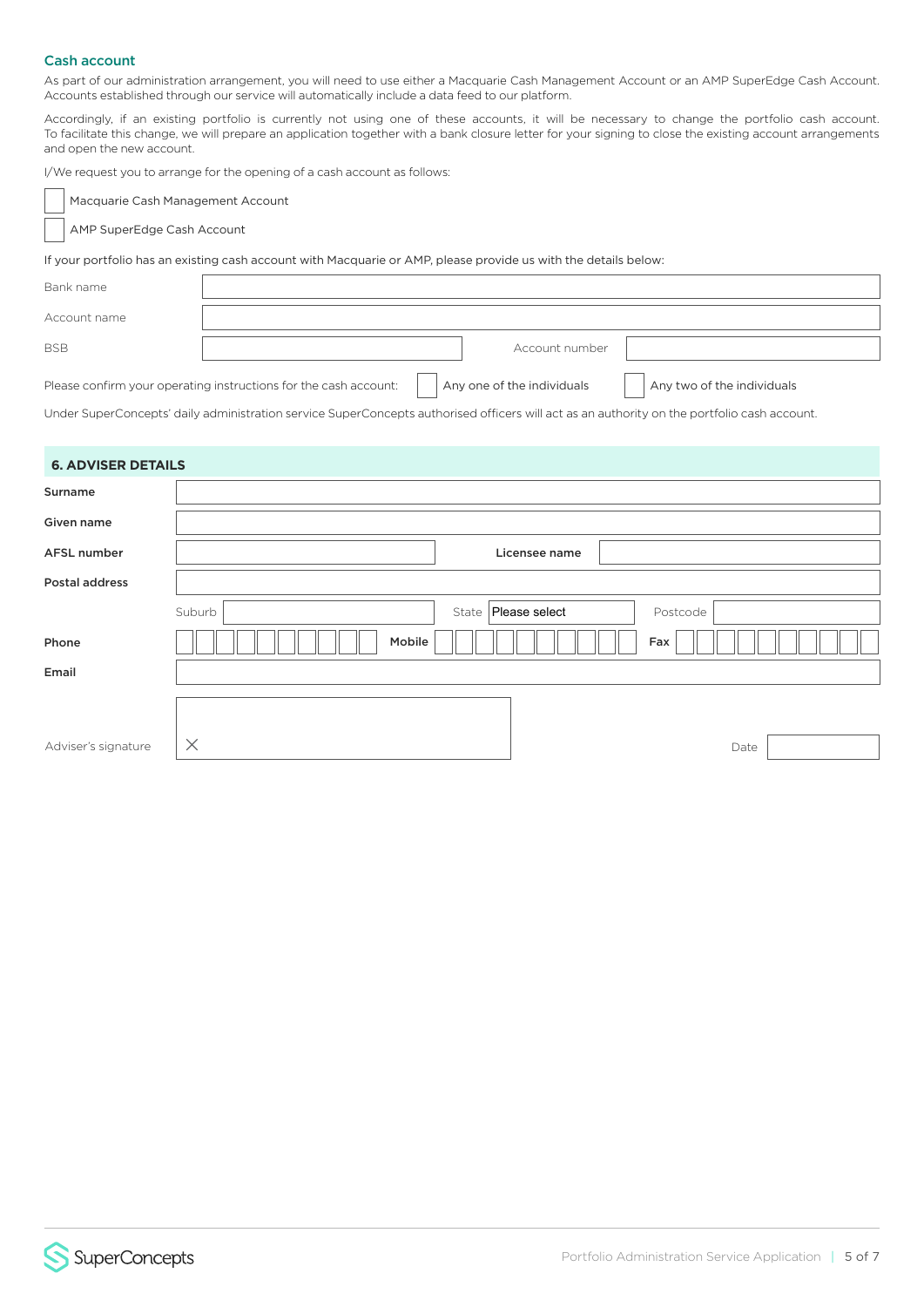#### **7. SUPERCONCEPTS DASHBOARD ACCESS**

As a SuperConcepts client you will be provided with dashboard access to manage your portfolio on an ongoing basis.

Please confirm the email address that you would like to use to log into the dashboard. A temporary password will be issued to you separately once the portfolio has been established.

# Email User ID I have read, understood and accepted the Terms & Conditions set out in the Administration Services Guide.

I have attached two types of primary identification documents for each individual. Primary identification documents include the following:

• Australian Passport • Australian Drivers Licence • Medicare card

#### **8. PRIVACY STATEMENT**

SuperConcepts collects personal information from you, your nominated adviser and other (prospective) members of your Portfolio.

Our main purpose in collecting personal information is to establish and/or administer your Portfolio. If you do not provide the information necessary to process your application for Portfolio services, then we may not be able to process it.

We may collect personal information if it is required or authorised by under the various financial services laws. If you use our services through an intermediary (such as a financial adviser, stockbroker or accountant), we will not use your information for the purposes of direct marketing without the consent of that intermediary. If you use our services directly (not through an intermediary), we may also use your personal information for related purposes, such as keeping you informed of new services or special arrangements offered or distributed by us. Again, when conducting our marketing activities, we may disclose some personal information to our service providers. You can opt out of receiving direct marketing information from us at any time.

We usually disclose information of this kind to:

- other members of the AMP group
- other members of your Portfolio
- your financial planner or broker (if any)
- external service suppliers both here and overseas. A list of countries where these providers are likely to be located can be accessed via our Privacy Policy
- to Regulators such as Australian Taxation Office (ATO)
- anyone you authorise/nominate, or if required by law.

If sensitive information is collected, for example health information or membership of a professional association, additional restrictions apply. The primary purpose for collecting and holding sensitive information is to administer your Portfolio's records of insurance held through your Portfolio. We may disclose sensitive information to your nominated adviser or other trustees/trustee directors of your Portfolio, anyone you have authorised or if required by law.

Under the SuperConcepts Privacy Policy, you may access personal information about you held by us. The SuperConcepts Privacy Policy sets out our policy on management of personal information, including information about how you can access your personal information, seek to have any corrections made on inaccurate, incomplete or out-of-date information, how you can make a complaint about privacy and information about how we deal with such complaints.

You may obtain a copy by contacting us on 1300 023 170 or visiting superconcepts.com.au/privacy

Please tick this box is you wish to opt-out of receiving direct marketing information from us.